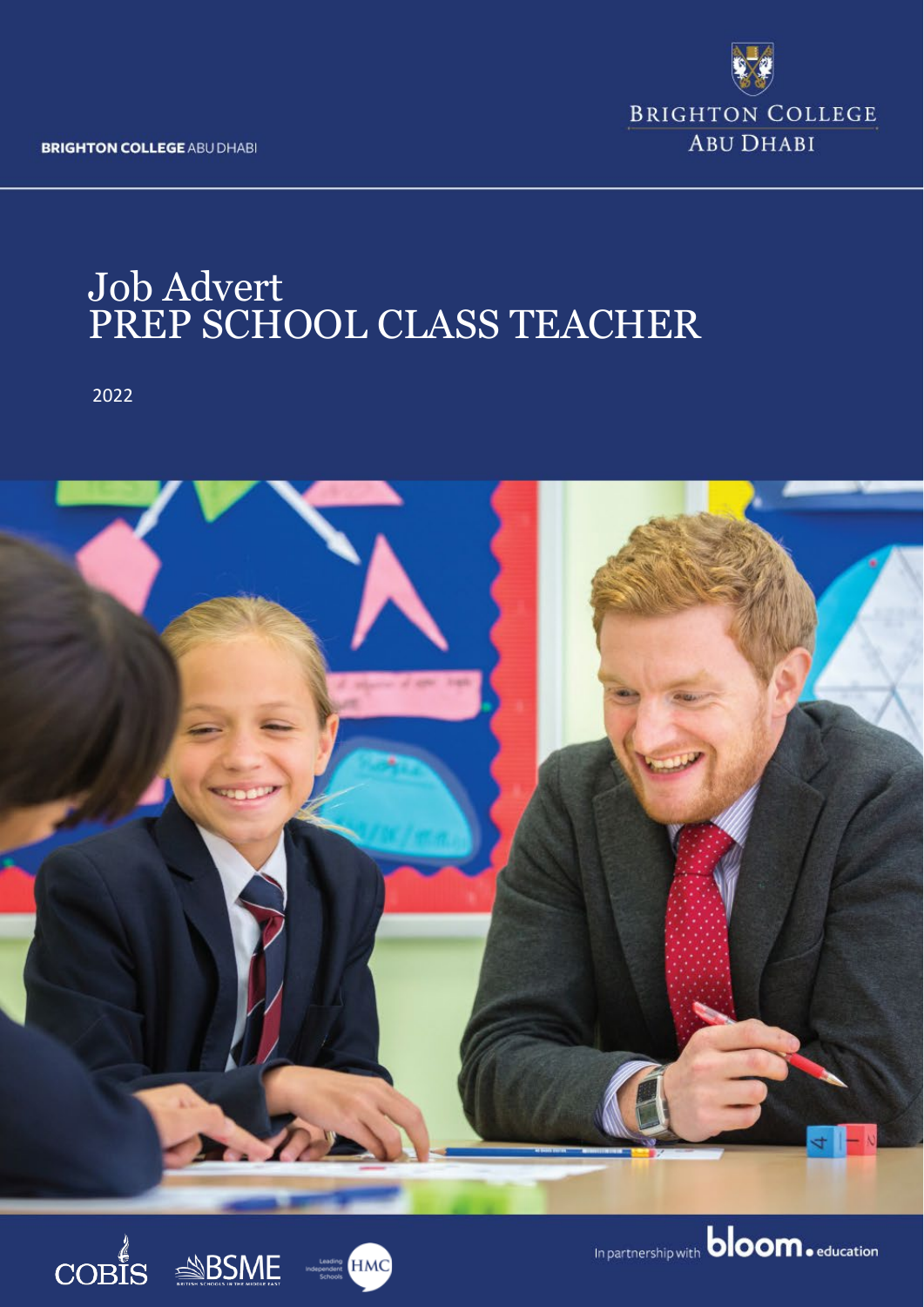

# **Brighton College Abu Dhabi wishes to recruit an outstanding Prep School Class Teacher.**

Brighton College Abu Dhabi, a sister school of Brighton College UK is a leading Independent-style British International School located in the United Arab Emirates. Founded in 2011 at a prime location on Abu Dhabi Island on a purpose-built, state-of-the-art campus, the College is heavily over-subscribed and was rated outstanding in all six categories at the most recent ADEK inspection (2018). The full report is available on the website.

The school is a member of IAPS, COBIS



and BSME and the Head Mistress is an international member of HMC.

Brighton College Abu Dhabi benefits from a strong partnership with Brighton College, the UK's top co-educational independent school, and with Brighton College Al Ain, Brighton College Dubai, Brighton College Bangkok and as of this year, Brighton College Singapore. The Brighton family of schools currently educates more than 5,000 pupils.

A key component of Brighton's internationalism is the importance it places upon ensuring that its sister schools are authentically interpreting its values and ethos. Each school combines academic excellence with a wealth of co-curricular opportunities, all underpinned by a deep commitment to the individual needs and enthusiasms of every child. All pupils in the Brighton family of schools are valued for their own sake and encouraged to develop their talents to the full, in a community where there are no stereotypes and every achievement, however small, is noticed.

Brighton's success is built upon recruiting genuinely inspirational teachers who can enthuse about their subject and will maintain an exciting and vibrant intellectual environment in which children are able to explore their interests, develop their existing talents and acquire new ones.

This is a unique opportunity to join an exceptional and hardworking team with the united goal of ensuring that every child reaches their potential both academically and socially, by pushing boundaries and broadening horizons. Our positioning as one of the leading academic schools in the Middle East, is testament to the dedication and hard work of our Common Room.

Packages are amongst the best globally with an excellent basic salary and comprehensive benefits. We also offer exceptional levels of financial support for Continuing Professional Development.

The position of **Prep School Class Teacher** is central to the education of children in the Prep School. This is a demanding and varied role where you need to have a genuine love of working with children and a strong desire and commitment to ignite their curiosity and inspire them to greatness.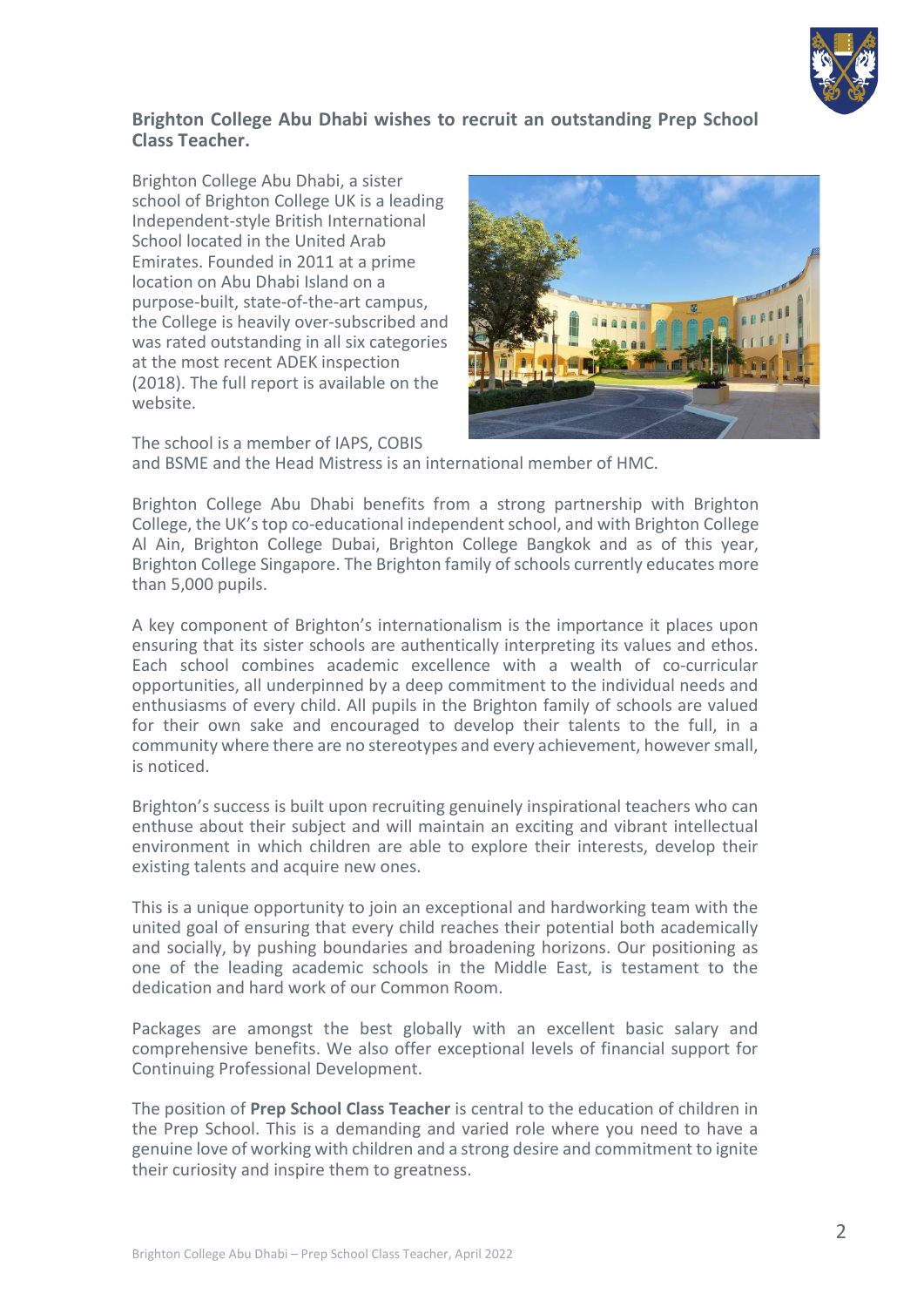

Are you able to demonstrate a clear passion for teaching and learning and high levels of professionalism in all that you do? Are you a pro-active team player positive, flexible and calm under pressure when working in a busy school environment? Do you ensure that the needs of the children are always your main consideration? If so, we would love to hear from you!

## **PERSON SPECIFICATION**

- Essential qualities will include the ability to work collaboratively and to present to parents, pupils and colleagues a warm, engaging and approachable personality
- The successful candidate will have a Bachelor of Education or a degree in another related field with an educational qualification for a specific stage. Qualifications must be from a recognised academic institution.
- A distinguished record of teaching
- A strong record of professional development
- $\blacksquare$  The successful candidate for this challenging and rewarding position will have at least 2 years' experience

### **JOB DESCRIPTION**

Responsible for: The position of Prep School Class Teacher is central to the education of children in Upper Primary (Key Stage 2) in the Prep School. This is a demanding and varied role where you need to have a genuine love of working with children and a strong desire and commitment to ignite their curiosity and inspire them to greatness.

Consulting with: All staff

Reporting to: Head of Year

### **RESPONSIBILITIES OF POSITION**

- To be an ambassador of the College at all times, in school and the United Arab Emirates
- To teach a maximum of an 80% teaching timetable, carry out duties, cover for absent colleagues and actively support the Co-Curricular Programme leading a minimum of two activities per week

### **Teaching and Learning**

- To teach creative, engaging and outstanding lessons, according to the educational needs and interests of all the children in your care
- To encourage each pupil to reach their academic potential through enthusiastic and personalised teaching, with challenge and depth, rigorous record keeping and follow up
- To be aware of and comply with all the College academic policies
- To develop and share planning and resources
- To assist with covering colleagues as required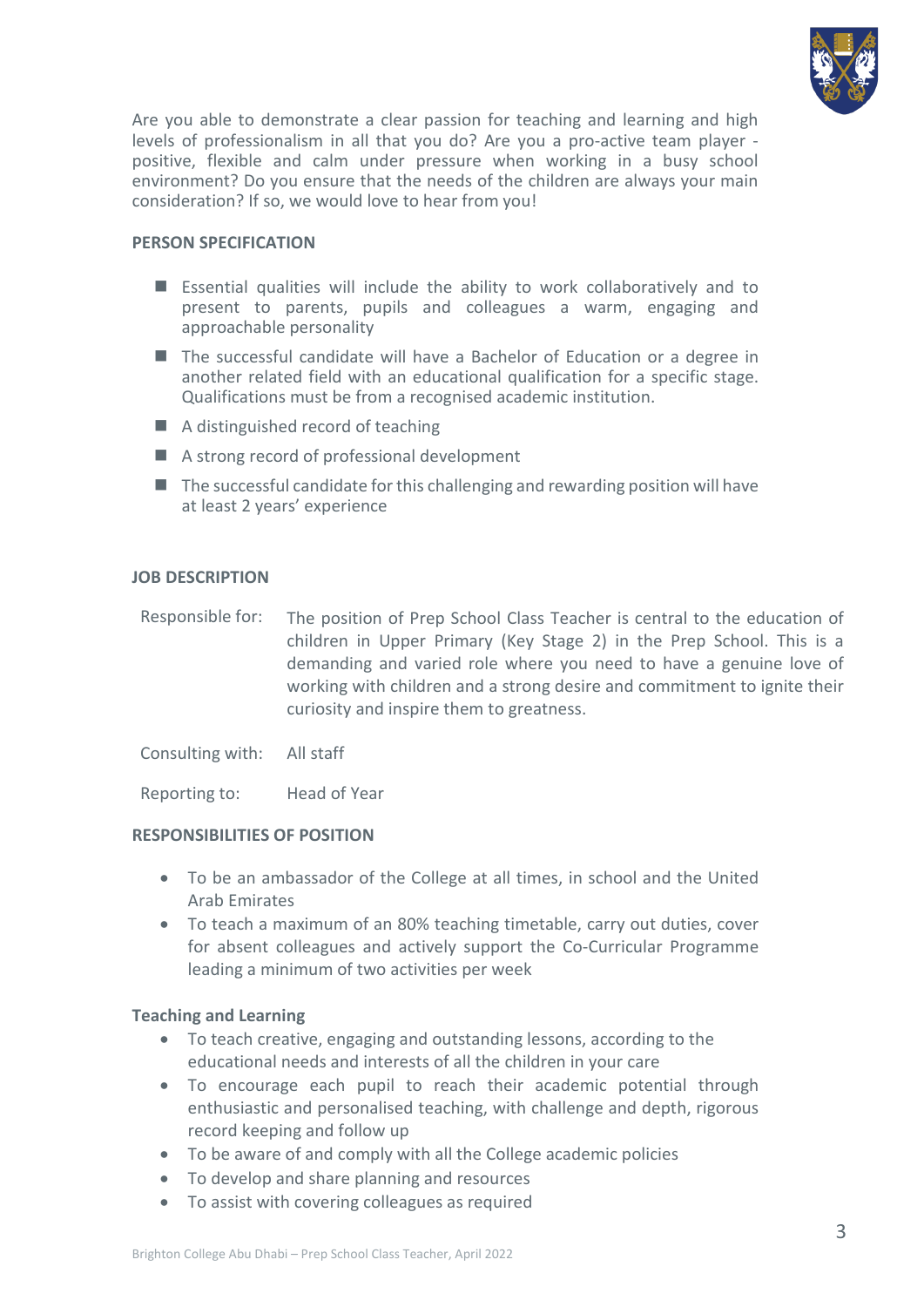

- To attend all meetings and INSET as required
- To prepare, invigilate and assess internal and external tests and examinations

### **Pastoral**

- To work within a Year group and House team as a Class Teacher
- To show an active interest in each child's personal and domestic circumstances and to foster the personal and social developments of each pupil in your care
- To actively promote the social, moral and cultural ethos of the College community
- To create an atmosphere of support by being aware of, and fully complying with, all the College pastoral policies
- To be familiar with all the College's policies on Health and Safety and be proactive in ensuring the safety of all members of the College community at all times
- To promote exemplary behaviour and a responsible attitude amongst all pupils at all times

## **Professional Responsibilities**

- To promote pride in the College among the pupil body through high standards of dress, behaviour and commitment
- To ensure that all communication is acted upon appropriately and in a timely manner
- To attend Parents' Evenings, Assemblies, Productions, Sporting, Special Events and Trips as required
- To be responsible for all College resources particularly those in your care
- To contribute to the College website, social media and publications as necessary
- To contribute to the College's Self Evaluation and Development Plan
- To foster a close partnership with parents, initiating contact in appropriate circumstances and ensuring effective record keeping of these communications
- To carry out any reasonable professional request made by the Head Master, Head of Prep School, or member of the SLT

### **Professional Opportunity**

At Brighton College we are committed to developing and supporting staff to grow as professionals. This is achieved through our CPD, coaching and mentoring programme. Opportunities for leadership and growth are available throughout the College.

If you would like to be considered for leadership responsibility, we would love to hear from you.

In your application and covering letter please include evidence of current leadership experience and aspiration for future leadership opportunity.